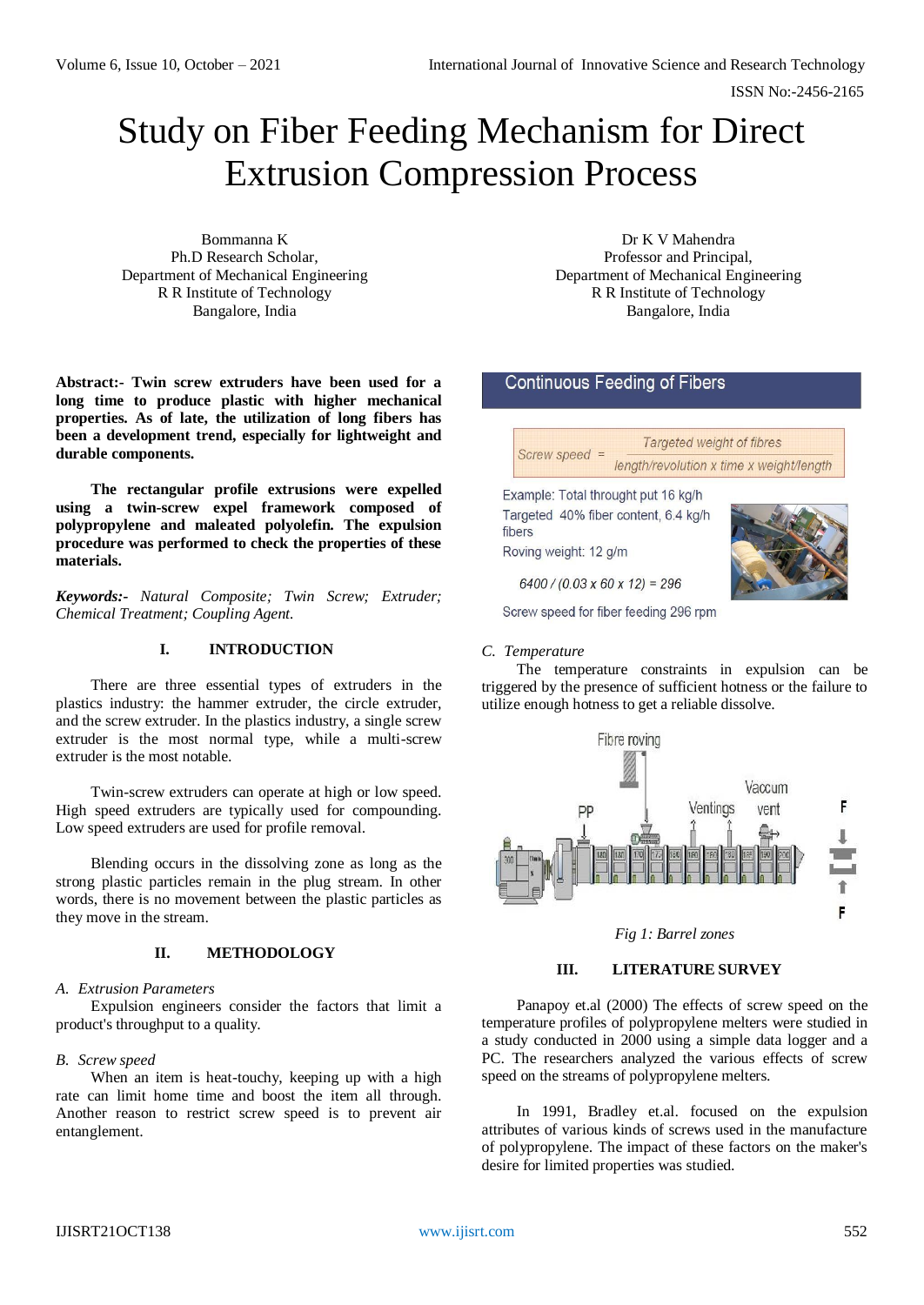#### ISSN No:-2456-2165

Charlie martin concentrated on twin screw expulsion frameworks for direct long fiber profile expulsion.

Twin screw extruders have been utilized for a long time to intensify a wide range of strands into plastics to improve mechanical properties of the end result. Lately, there has been a development in the utilization of long fiber innovation to produce more grounded and lighter parts, especially for the auto and development markets.

# **IV. TWIN SCREW EXTRUDER DESIGN FOR LONG FIBERPROCESSING**

The engine rotates the screws of a twin-screw extruder to provide shear and energy to the object. The gear reduces the engine speed to the appropriate screw rpm while duplicating force, and the circulation gear keeps up with the two screws' rakish planning and ingests the push load from the screw set. Screw speed (rpm), feed rate, temperatures along the barrel and kick the bucket, and vacuum level are all part of the cycle control boundaries. Soften pressure, liquefy temperature, engine amperage, and explicit energy use are all common readouts.

A comparable essential cycle capability is performed by any twin-screw extruder, notably dissolving, blending, venting, and cooling.



- 1. Polymer
- $2.$ Gravimetric feeding
- Fiber roving 3.
- 7-8. Cutting and separation units 9. Handling system
- 10. Compression moulding
- 4-6. Co-rotating twin screw
	- extruder

*Fig 2: Feeding of long fibers into the extruder*

The length to measurement proportion, or L/D, is a common expulsion phrase. This is the screw's length divided by the measurement. Sectioned screws are gathered on splined and pounded shafts in twin-screw extruders. To avoid material corruption and maintain the ideal dissolve consistency inside the interaction segment, the specific barrel sections are electrically warmed and cooled by fluid, with cooling exhausts inside the barrel and near the liquefy stream.

In a twin-screw extruder, rough wear is limited in the solids-passing on and mixing segments. Vanadium carbide adjustments of preparations are commonly used for screw components and plying blocks to prevent wear. Many approaches, including the use of nickel-based compounds, are used to combat erosion and wear at the same time, as may be required for manufacturing regular strands. Tungsten carbide trims can be used on barrels to provide the best wear resistance. Dealing with shear strain inside the cycle region might be just as important as choosing the right metallurgies to combat wear.

For long fibre compounding, the bi-lobal corotating twin-screw extruder is the industry standard. The screws are self-cleaning, and the material follows a figure eight pattern all the way down the length of the screws. There appears to be an infinite amount of screw plan variations to choose from. However, there are only three basic types of screw components: flighted components, blending components, and drawing components. Material is moved past barrel openings, via blenders, and out of the extruder by flighted screws. Similarly, for wide running definitions, the twin-screw extruder can do dispersive blending right away in the process, with the latter portion of the cycle length being devoted to long fiber blending/devolatization.

It's possible that blending components will disperse them. Smaller massage components are more distributive, with faster dissolving division rates and less elongational and planar shear. Distributive blending components allow divisions to be liquefied with little extensional shear, which is particularly useful when blending hot and shear-delicate materials.

Keeping fibre lengths constant results in optimal actual qualities in the last part, but it's a challenging task. The filaments will be long if the packages aren't opened very much, but the actual properties will be poor due to the fact that the strands aren't wetted. If filaments are dragged out of groups and heavily wetted, the procedure for separating and wetting them may also result in excessive breaking. To achieve delicate wetting and fibre group opening, the rovings are subjected to mostly distributive blending in order to obtain the proper fibre length.

The choice of screws in the twin-screw extruder controls the tension angle. The feeders control the throughput rate, which is completely independent of the extruder screw rpm. Flighted components are purposefully placed so that the screw channels are not completely filled under the vent/feed sections, which aids downstream filament management and prevents vent flooding.

Devolatilization is also quite successful with twin-screw extruders. For the expulsion of surface moisture that is inherent to glass filaments, a back vent is often sufficient. A downstream vent is possible, and is required for regular filaments due to their proclivity for becoming moist.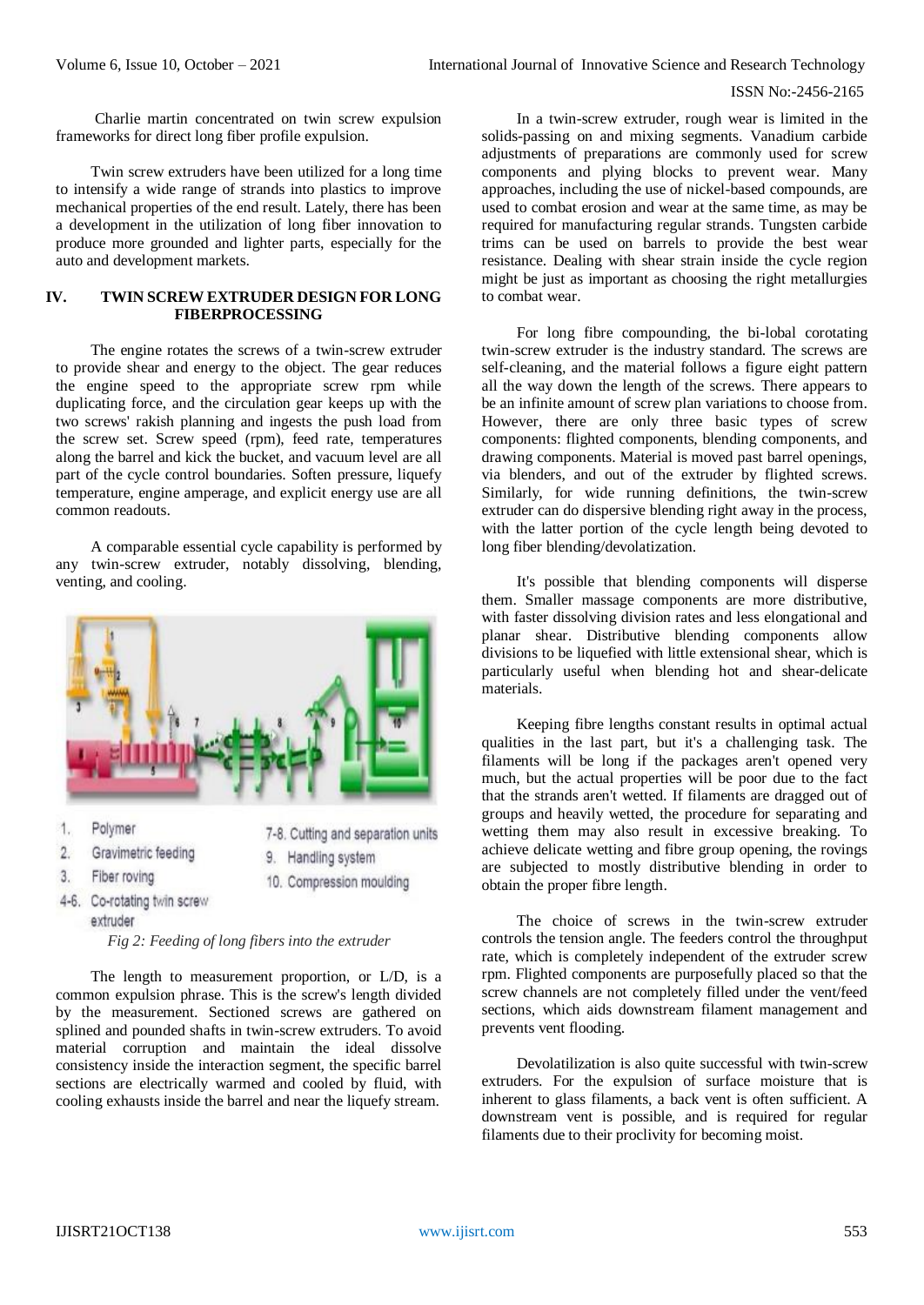

*Fig 3: Feeding mechanism*

A gum extruder, in which thermoplastic gum is liquefied, and a compounding extruder, in which liquid thermoplastic pitch is blended in close contact with long supporting strands of roughly one inch long, are part of a mechanical assembly for increasing thermoplastic tar and creating filaments. The extrudate from the compounding extruder is a homogeneous, liquid mass of thermoplastic tar with discrete lengths of filaments arbitrarily scattered in it, and the preforming apparatus includes means for shaping said extrudate from said compounding extruder into a lengthened billet, said preforming apparatus having a release end through which a deliberate volume of an extended billet containing a homogeneous combination of thermoplastic sap and constructing filamen can be released. Furthermore, a remove blade situated for development across said release end of said preforming gadget to slice said prolonged billers to predetermined lengths appropriate for gathering in a pressure forming machine and a pressure shaping machine situated adjacent to said preforming gadget and transport plate implies situated promptly contiguous said release end of said preforming gadget and reversibly versatile between said preforming gadget and said pressure forming machine.

# **V. CHEMICAL TREATMENT ON INTERFACIAL ADHESION**

Antacid treatment of cellulosic filaments, also known as mercerization, is the most common method for producing high-quality strands. Because of the removal of normal and counterfeit pollutions, soluble base treatment improves the fiber-framework attachment. Furthermore, soluble base treatment promotes fibrillation, which causes the composite fibre pack to separate into smaller strands. Finally, antacid treatment reduces fibre breadth and, as a result, increases the angle proportion. In this way, a better fiber-grid interface bond and an increase in mechanical characteristics are possible thanks to the improvement of an uncomfortable surface geography and an increase in perspective proportion. Soluble base treatment improves mechanical interlocking and the amount of cellulose exposed on the fibre surface by increasing surface discomfort. This increases the number of possible response locations and improves fibre wetting.



*Fig 4: Preparation of NaOH solution*

Normal filaments treated with a soluble base supported the support in the epoxy lattice in the composite appearance, resulting in a magnificent compound bond and improved interface grip, and therefore increased the elasticity of Hybrid composite samples. We can clearly ingest the treated fiber's fibre wetness, as well as a superb fiber-framework and partnership.



*Fig 5: Soaking of fiber in NaOH solution*



*Fig 6: Cleaning with Distilled water Silane Treatment*

To modify the fibre surface, silane is used as a coupling specialist. During the treatment cycle with the fibre, it goes through several phases of hydrolysis, accumulation, and bond arrangement. Silanols form in the presence of moisture and hydrolysable alkoxy groups. This co-reactivity allows for subatomic advancement over the composite's interface. It also provides the hydrocarbon chain, which prevents fibres from expanding into the grid.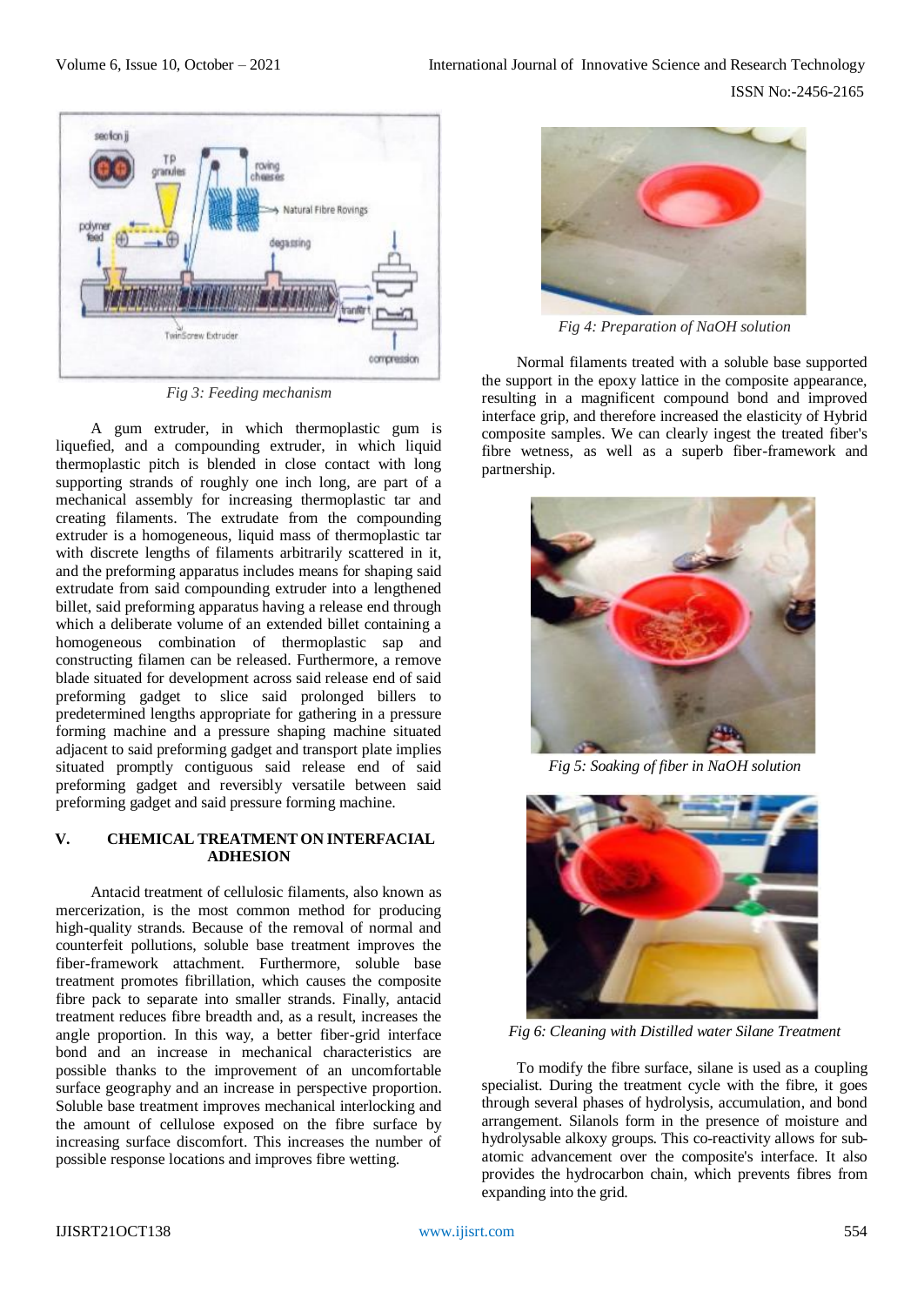ISSN No:-2456-2165



*Fig 7: Drying in room temperature*

Normal filaments have micropores on their surfaces, while silane coupling specialists act as a surface covering that infiltrates into the pores and creates a tightly interlocked surface covering. In comparison to soluble treated fibre composites, silane treated fibre supported composites have better stiffness qualities.

# **VI. UPSTREAM SYSTEM CONSIDERATION**

Feeders are an essential component of any twin-screw expulsion system. Maintaining plan consistency, maintaining a consistent throughput, delivering precisely aligned fixes, and regulating the cycle's mass exchange attributes are all critical capabilities. Gravimetric controls balance the feed component in order to maintain a steady mass stream to the extruder, based on a computation based on material utilisation as calculated by a heap cell. It can be difficult to control fibre delivery to the twin-screw extruder. While gravimetric control of fibre results from rolls is possible, formula control can accept a specified weight for each length of meandering, which can be validated and adjusted on a regular basis by breaking down the final result.



*Fig 8: Twin screw extruder*

Individual roving weight per length variations will be mitigated by the number of rovings used. VC will fall into some reach, depending on the fibre and the plan of the extruder consumption framework, which for discussion may be:

115%  $VC > VR > 90\%$  VC

This reach permits genuinely straight forward control of the rate by the change of VR the meandering velocity and the wandering consider required.

Consider the following scenario: the framework is delivering a consistent state while running at a particular wandering count and pace, but a meandering bundle has run out. As a result, the speed, VR, increases, and another wandering is added. When the new substitution is completed, VR maintains its current pace in order to meet the target allout rate.

#### **VII. CONCLUSION**

If a larger fibre throughput rate is necessary, an increase in meandering count is also a viable option. Rovings are included into the cycle in a semi-natural or physical manner, depending on the interaction. Because of their low cost, high explicit strength, and biodegradability, regular strands can be used to make plastics, but their use has been limited by temperature affectability, dampness debasement, quality variation, helpless surface attachment to hydrophobic polymers, and partition from polymer during expulsion forming. These flaws contribute to the composite's lacklustre presentation. Several studies have looked into the effects of retting, real modifications, and drug pre-treatments on composite properties to address the first four issues, but few have looked into the process of expulsion intensification, which affects the last two. As a result, the goal of this evaluation was to focus on expulsion compounding and its bounds (barrel zone temperature and screw speed) as a solution to these problems, ensuring that the regular strands were uniformly spread inside the chamber, resulting in better extrudates and composites.

#### **REFRENCES**

- [1]. Q. Yuan, D. Wu, J. Gotama and S. Bateman (2008), Journal of Thermoplastic Composite Materials, 21, 195.
- [2]. F.L. Matthews, R.D. Rawlings (1994), Composite Materials: Engineering and Science London: UK: Chapman &Hall .
- [3]. Klaus Gleich, C.A. Lawton (2001), "Extrusion/Compression of Long Fibre Thermoplastic Composites", SPE Antec 2001.
- [4]. Daniel Schwendemann, ,Coperion Werner and Pfleiderer, Stuttgart (2002) "New Developments in Co-Rotating Twin-Screw Extrusion for production of Long natural Fibre Composites", SPE Antec 2002. http://www.speautomotive.com/SPEA\_CD/SPEA2002/ pdf/b04.pdf
- [5]. Robert C Constable and Louis N. Kattas (2002), "Long natural Fibre Composites: Rapid Growth and Change"Antec 2002, S. Francisco, USA.
- [6]. K.P.Sigl, H.G.Fritz, (1999) "Compounding of Long natural Fibre Reinforced PP (DIF-LFT) on a Singlescrew Extruder", SPE Antec, Vol.2.
- [7]. Marvin J.Voelkar and Charles D.Weber. "CPI-In-Line compounding systems". SPE ANTEC-2001: Dallas, TX Paper-185.